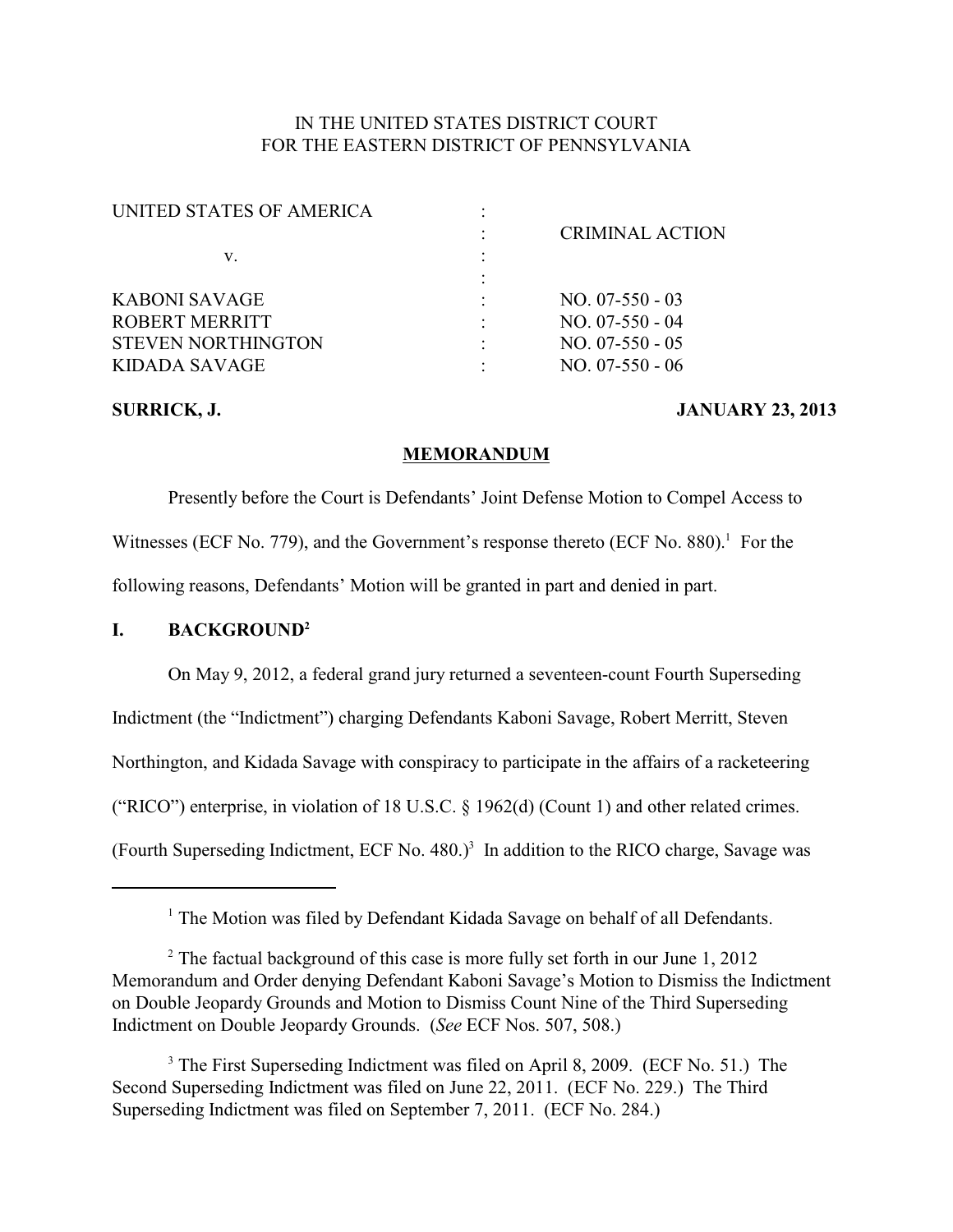charged with twelve counts of murder in aid of racketeering, in violation of 18 U.S.C. § 1959(a)(1) (Counts 2-7, 10-15); tampering with a witness, in violation of 18 U.S.C. § 1512(a) (Count  $8$ )<sup>4</sup>; conspiracy to commit murder in aid of racketeering, in violation of 18 U.S.C. § 1959(a)(5) (Count 9); retaliating against a witness, in violation of 18 U.S.C. § 1513(a) (Count 16); and using fire to commit a felony, in violation of 18 U.S.C. § 844(h)(1) (Count 17). (*Id*.) In addition to the RICO conspiracy count, Merritt was charged on Counts 9 through 17; Northington was charged on Counts 5, 7 and 8; and Kidada was charged on Counts 10 through 17.  $(Id.)^5$  On March 14, 2011, the Government filed a notice of intent to seek the death penalty against Savage, Merritt, and Northington. (ECF Nos. 196, 197, 198.) The Government does not seek the death penalty against Kidada.

The charges against Defendant relate to a long-standing RICO conspiracy involving drug trafficking, murder, and witness intimidation. The Government alleges that all four Defendants were members of a regional criminal organization, which was based in North Philadelphia and was known as the Kaboni Savage Organization ("KSO"). From late 1997 through April 2010, members of the KSO conspired and agreed to distribute large quantities of controlled substances, to commit murder and arson, and to tamper with, and retaliate against, witnesses who had testified, or were about to testify, against the racketeering enterprise or its members. It is alleged that the KSO was committed to maintaining, preserving, protecting and expanding its power, territory, and profits by tampering with and retaliating against Government witnesses and their

<sup>&</sup>lt;sup>4</sup> Count 8 has been dismissed pursuant to an agreement between Defendants and the Government. (*See* ECF No. 855.)

 $<sup>5</sup>$  Lamont Lewis was originally charged in the First Superseding Indictment. However,</sup> the charges against Lewis were disposed of by guilty plea on April 21, 2011.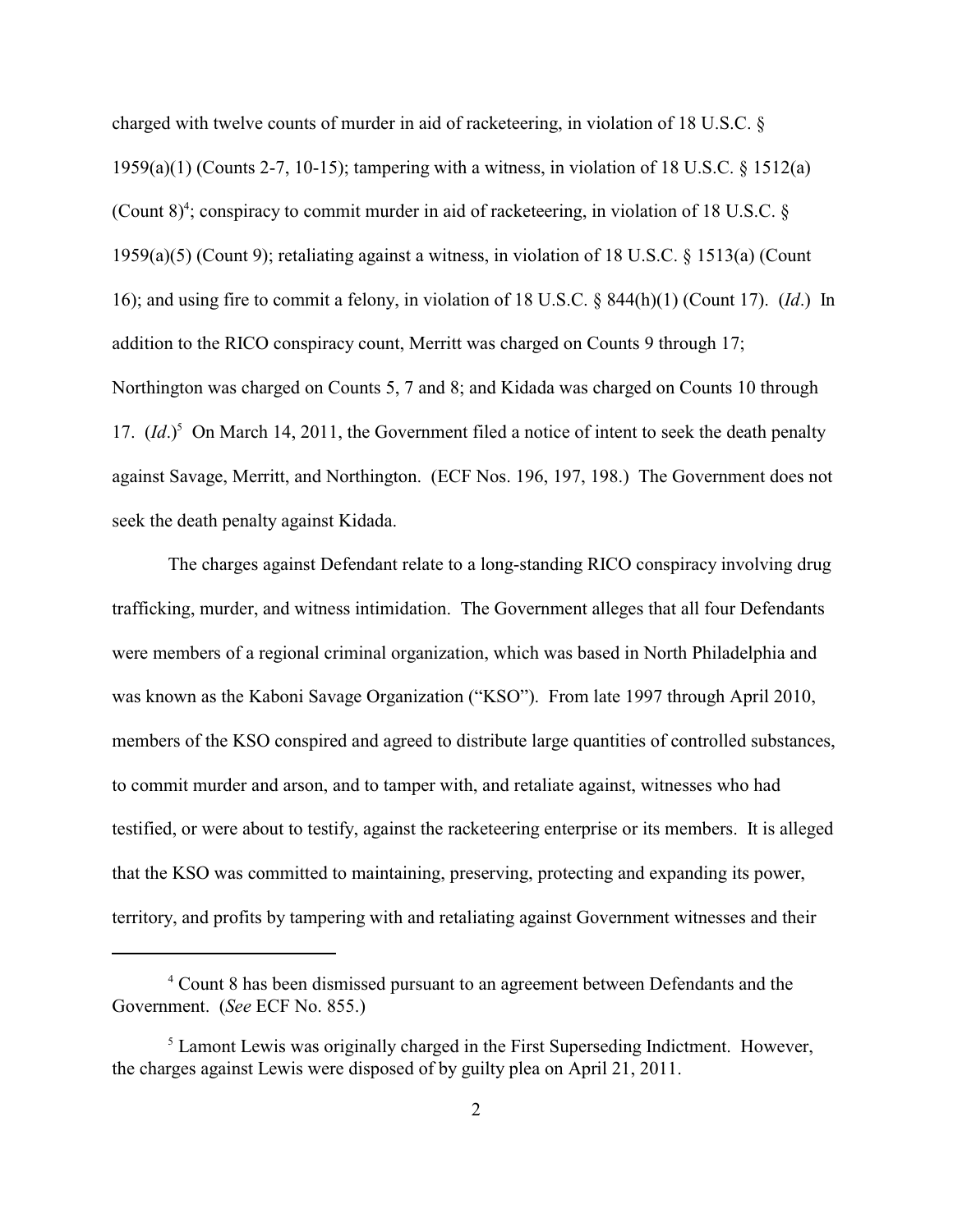families through the use of threats, intimidation, violence, and murder.

On December 3, 2012, Kidada Savage filed the instant Joint Defense Motion to Compel Access to Witnesses on behalf of all Defendants. (Defs.' Mot., ECF No. 779.) On January 4, 2013, the Government filed a response in opposition to the Motion. (Gov't's Resp., ECF No. 880.) Trial is presently scheduled for February 4, 2013. (*See* ECF No. 877.)

## **II. DISCUSSION**

Defendants request that the Court compel the Government to make twelve Government witnesses available for interviews by defense counsel. (Defs.' Mot. 2.) Although it is not entirely clear, it appears that these twelve witnesses are all currently in protective custody.<sup>7</sup> To the extent that any of the witnesses are not in the custody of the Government, Defendants request that the witnesses' last known address be disclosed to defense counsel. (Defs.' Mot. 2.) The Government advised defense counsel that the witnesses do not wish to be interviewed. (*Id*. at Ex. 2.) Nevertheless, Defendants argue that "[t]he Government cannot invoke this individual right and must make the witnesses available for defense counsel to make an inquiry of the prospective witness." (*Id*. at 3.) Defendants contend that they have due process rights to access the witnesses to determine if they are amenable to an interview and that the Government "has

Defense counsel informally requested that the witnesses be made available for <sup>6</sup> interviews on September 20, 2012. (Defs.' Mot. 2.) Counsel again requested that the witnesses be made available by a letter to counsel for the Government dated November 25, 2012. (*Id*. at 2 and Ex. 1.) Defense counsel includes in the November 25 letter the names of the twelve witnesses with whom interviews are requested. (*Id*. at Ex. 1.)

 $\frac{7}{7}$  The Government states in its Response that "[a]s to protected witnesses, whom counsel addressed specifically in the letter she sent on Sunday November 26 [sic], 2012, the government has never 'refused to make available' anyone who wished to be interviewed." (Gov't's Resp. 2.) We understand this language to mean that each of the twelve witnesses listed in the November 25 letter are currently in protective custody.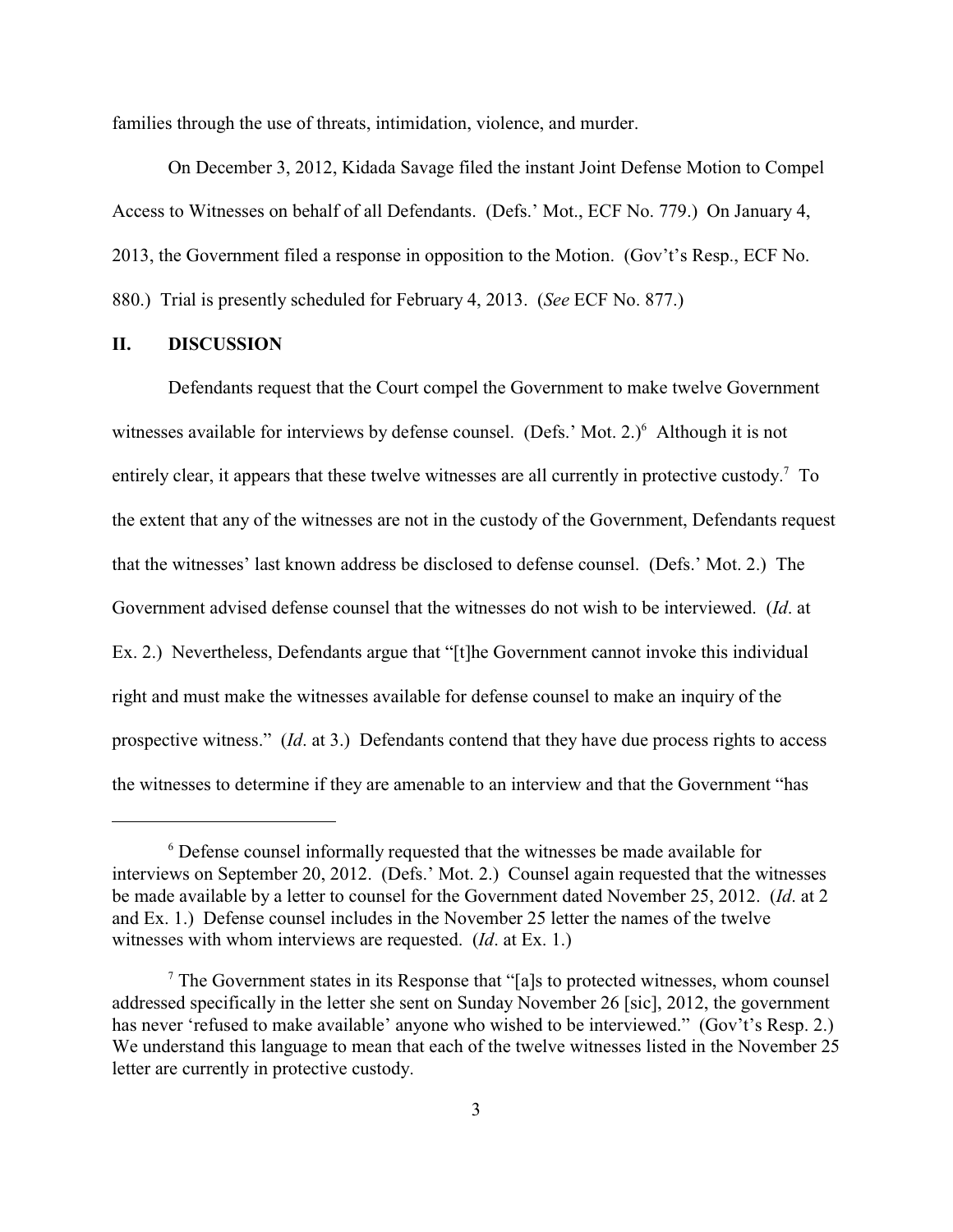obstructed prospective witnesses from communicating with defense counsel" in this regard. (*Id*. at 3.)

The Government responds, again, that the witnesses do not wish to be interviewed, and that there is no authority to support an order compelling them to be interviewed. (Gov't's Resp. 2.) The Government advises that, contrary to defense counsel's contentions, it has never "'discourage(d) or obstruct(ed) communication between prospective witnesses and defense counsel.'" (*Id*. at 3 (citing ABA Criminal Justice Section Standards, Part I, Standard 3-3.1).)

Generally, "witnesses belong neither to the defense nor to the prosecution" and "both must have equal access to witnesses before trial." *United States v. Bryant*, 655 F.3d 232, 238 (3d Cir. 2011) (internal quotation marks omitted); *see also United States v. Medina*, 992 F.2d 573, 579 (6th Cir. 1993) ("Witnesses are neither the property of the government nor of the defendant."). A defendant's due process rights are violated "[i]f the prosecution impermissibly interferes with the defense's access to a witness" such that the conduct "undermines the fundamental fairness of the proceeding." *Bryant*, 655 F.3d at 238. However, "'[n]o right of a defendant is violated when a potential witness freely chooses not to talk; a witness may of his own free will refuse to be interviewed by either the prosecution or the defense." *Id*. at 239 (quoting *Kines v. Butterworth*, 669 F.2d 6, 9 (1st Cir. 1981)); *see also United States v. Bittner*, 728 F.2d 1038, 1041 (8th Cir. 1984) ("Although the prosecution and the defense have an equal right to interview witnesses in a criminal proceeding, the defendant's right of access is not violated when a witness chooses of her own volition not to be interviewed."); *Medina*, 992 F.2d at 579 ("[A] defendant's right to access is tempered by a witness' equally strong right to refuse to say anything.").

4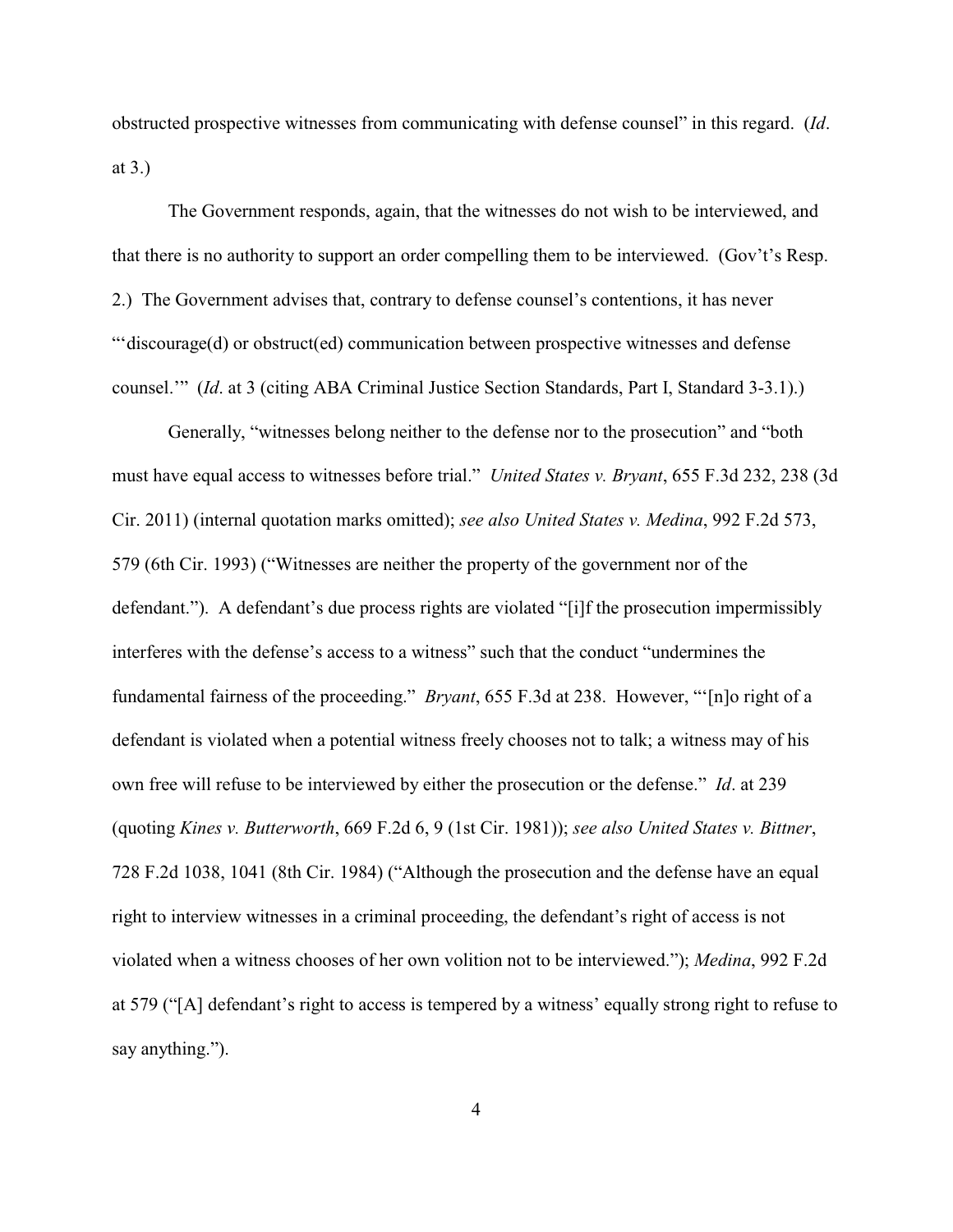We may easily dispose of Defendants' request to compel the Government to make the witnesses available for interviews. There is no constitutional guarantee granted to a defendant to interview a witness. *See United States v. Tipton*, 90 F.3d 861, 889 (4th Cir 1996) (stating that "there is no right to have witnesses compelled to submit to interview"); *United States ex rel. Jones v. DeRobertis*, 766 F.2d 270, 274 (7th Cir. 1985) ("The inability of a defendant to interview witnesses is a constitutional problem only if the state artificially restricted the defendant's ability to obtain evidence."); *United States v. Pepe*, 747 F.2d 632, 655 (11th Cir. 1984) ("It is clear that the government had no duty, absent a court order, to present its witnesses for interviews."); *United States v. Bonilla*, 615 F.2d 1262, 1264 (9th Cir. 1980) (finding no error in district court's refusal to compel the government to produce a government informant for a pretrial interview); *United States v. Morean*, No. 93-40, 1983 U.S. Dist. LEXIS 12622, at \*5 (D. Del. Oct. 18, 1983) (stating that "the constitution does not give defendants the right to an actual interview").

Counsel for the Government advise that the twelve witnesses do not wish to speak to defense counsel. (Gov't's Resp. 2; Defs.' Mot. Ex. 2.) This is perhaps not surprising. Allegations in this case include: (1) the murder of a witness in order to prevent his testimony at a murder trial; (2) the arson murder of a witness' family in order to intimidate the witness from testifying against Savage at the 2005 drug conspiracy trial; and (3) threats of violence and death against numerous other individuals suspected to be cooperating with the Government. (Fourth Superseding Indictment.) Under these circumstances, one can imagine that prospective witnesses in this case may not wish to be interviewed by, let alone, communicate with, Defendants or their counsel. Indeed, many of the Government's witnesses are currently in protective custody for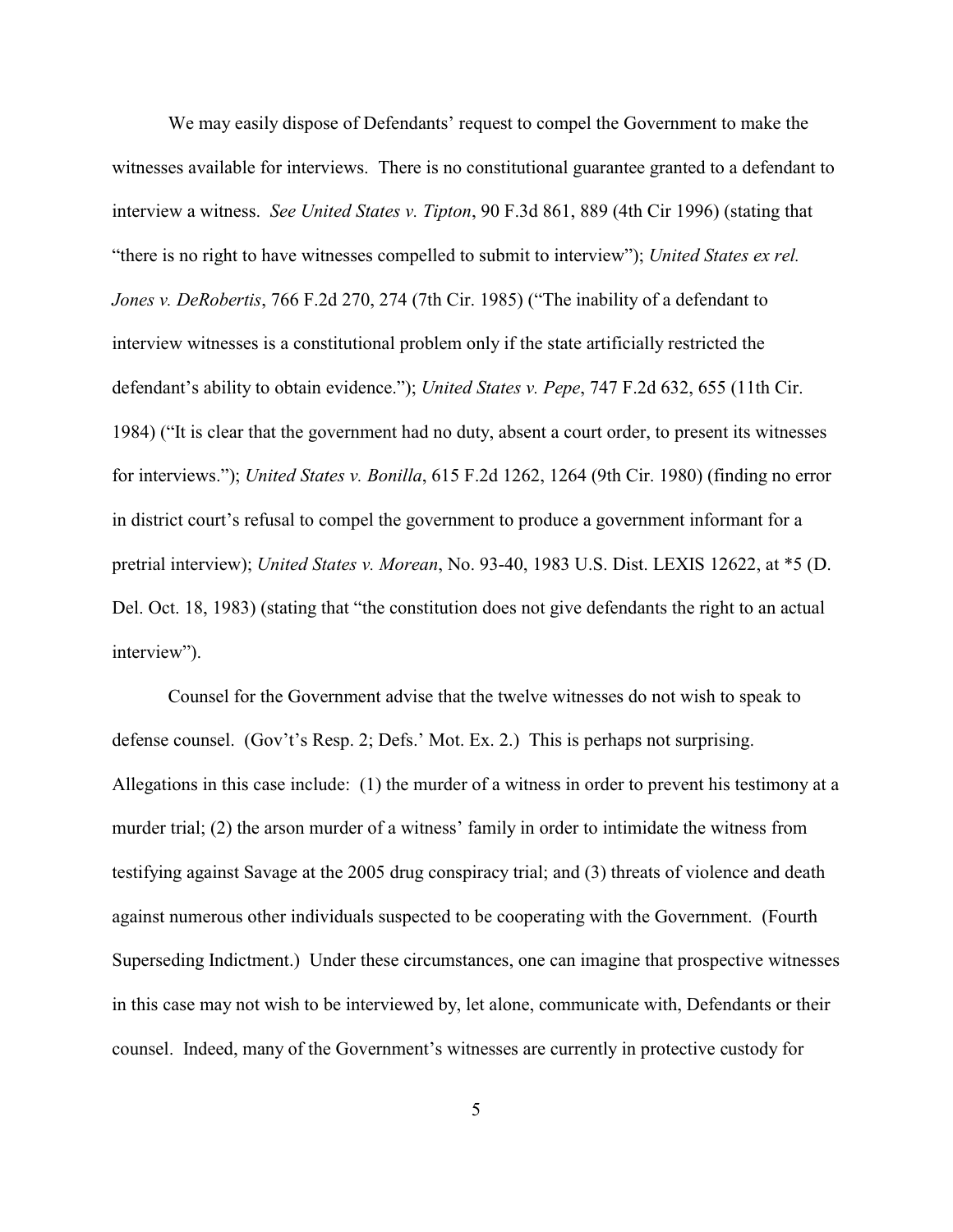security reasons. In any event, the right to accept or deny an invitation to be interviewed belongs to the witness. *See United States v. Pinto*, 755 F.2d 150, 152 (10th Cir. 1985); *Kines*, 669 F.2d at 9. This Court cannot compel a witness to submit to an interview with defense counsel.

The cases cited by Defendants simply do not in any way support their argument that the Court may compel the Government to provide witnesses in protective custody to defense counsel for an interview. For example, in *United States v. Mendez-Rodriguez*, 450 F.2d 1, 5 (9th Cir. 1971), the Ninth Circuit held that a defendant's right to due process is violated where the prosecution deports a witness before the defendant had the opportunity to question or interview the witness and elicit potentially favorable evidence. *Mendez-Rodriguez* was later overturned by the Supreme Court in the case *United States v. Valenzuela-Bernal*, 458 U.S. 858 (1982), a case also cited by Defendants. *See United States v. Marquez-Amaya*, 686 F.2d 747, 747-48 (9th Cir. 1982) (noting that *Mendez-Rodriguez* was overturned by *Valenzuela-Bernal*). In *Valenzuela-Bernal*, the Supreme Court held that a defendant's right to due process is violated when witnesses are deported prior to being interviewed by the defendant, but "only if the criminal defendant makes a plausible showing that the testimony of the deported witnesses would have been material and favorable to his defense, in ways not merely cumulative to the testimony of available witnesses." *Id*. at 873. We are not dealing with deportations here. There has been no showing that any witness in this case risks deportation.

Moreover, Defendants have not made a showing here that the Government has in any way acted improperly in communicating defense counsel's request to the witnesses. Certainly, the Government is not permitted to instruct a witness not to speak to defense counsel or otherwise artificially restrict a defendant's access to a witness. *See United States v. Agostino*, 132 F.3d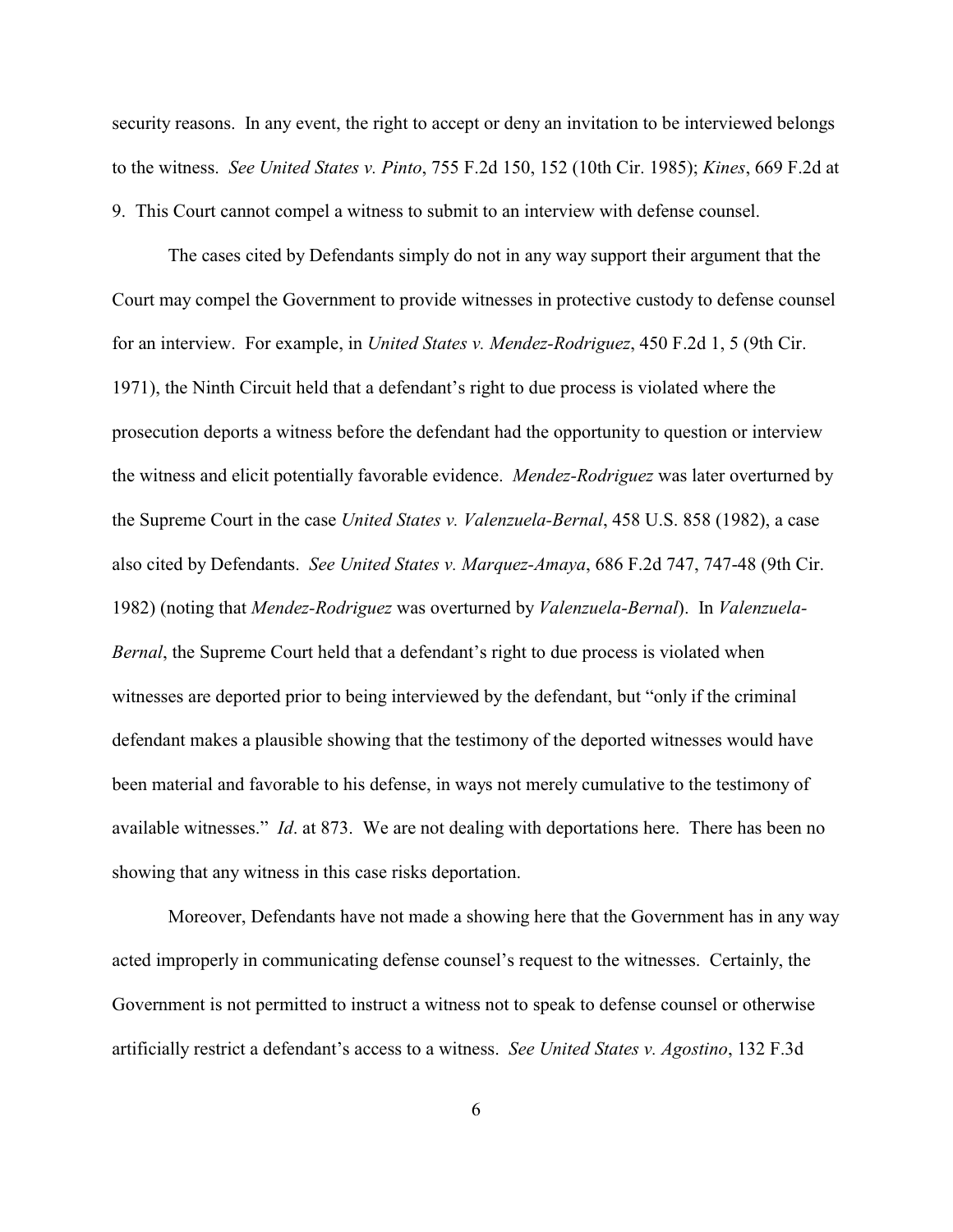1183, 1191 (7th Cir. 1997). There is no evidence in the record that the Government has done this. The Government is well aware of its obligations and indeed, advised the Court that it has never discouraged or obstructed communication between defense counsel and witnesses. (Gov't's Resp. 3.) Accordingly, we deny Defendants' request for an order compelling the Government to make the twelve prospective witnesses available for interviews.

Turning next to Defendants' request to "access the witnesses to determine if they will be interviewed" (Defs.' Mot. 4), compelling an interview and providing defense counsel with a means of access in order to determine if an interview is agreeable are two entirely different things. The law is clear that a defendant is entitled to "access" a witness. *See Medina*, 992 F.2d at 579; *see also United States v. Scott*, 518 F.2d 261, 268 (6th Cir. 1975) ("A defendant is entitled to have *access* to any prospective witness although such right of access may not lead to an actual interview.") (emphasis in original); *Morean*, 1983 U.S. Dist. LEXIS 12622, at \*5-6 (recognizing that defendants have a right to determine whether any of the witnesses will consent to an interview even though defendants do not have a right to an actual interview); *United States v. Felice*, 481 F. Supp. 79, 84-86 (N.D. Ohio 1978) (finding that the prosecution has no right to deny access to a witness in protective custody and noting that "any desire of [the witness] to decline . . . an interview should be conveyed directly to counsel for [the defendant, either by [the witness] or through his counsel and not via counsel for the government"). However, the law is not clear with respect to the contours of the right of access. Defining this right becomes even more complicated in the context of witnesses placed in protective custody where a defendant has been effectively deprived of any means of contacting the witness. *See United States v. Walton*, 602 F.2d 1176, 1179 (4th Cir. 1979) ("We are most concerned with the possible prejudice which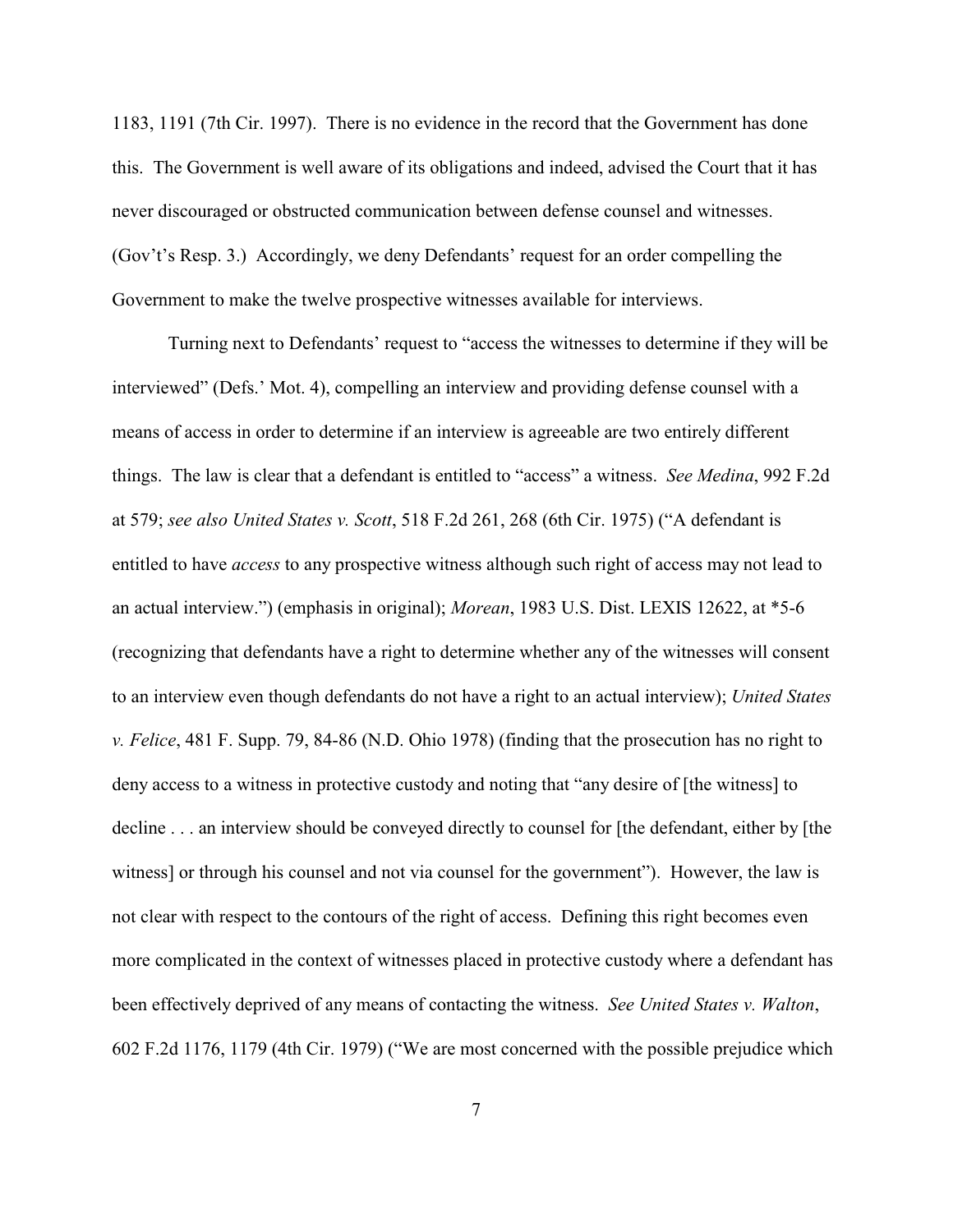might occur to a defendant when a government witness is placed in protective custody and no arrangements are made to enable defense counsel to have access to that witness.").

Some courts have concluded that a defendant's access to government witnesses in protective custody may be delayed when the witnesses are in obvious danger. *See Tipton*, 90 F.3d at 889 (noting that the delay in defendant's access to the witness was justified because the threat of violence was "palpable"); *Medina*, 992 F2d at 579 (holding that where there is an interest in security, the trial court's delay of defendant's access to a government witness until after the witness' direct testimony, was not a denial of the defendant's right to a fair trial); *Pepe*, 747 F.2d at 655 (denying the defendant's pretrial motion to interview witnesses in protective custody due to security concerns because the witnesses would be available at a pretrial hearing and at trial, either before or after the government placed the witness on the stand); *United States v. Murray*, 492 F.2d 178, 194-95 (9th Cir. 1973) (ruling that, in light of security concerns, "the district court acted circumspectly in permitting [the witnesses in protective custody] to remain out of reach until shortly before the trial").

Other courts have crafted procedures that permit defense counsel to contact the witnesses in protective custody and request an interview, albeit not in person. *See, e.g*., *Morean*, 1983 U.S. Dist. LEXIS 12622, at \*8-10 (setting up procedure where witnesses in custody and defense counsel meet in a "physical environment controlled by the United States Marshal's Office" where defense counsel is permitted to ask whether witness will consent to an interview); *United States v. Brown*, 555 F.2d 407, 425 (5th Cir. 1977) (holding that defendants were not denied a fair trial when district court arranged a system where defense attorneys wishing to contact a witness in protective custody could do so only by calling a deputy clerk who in turn would contact the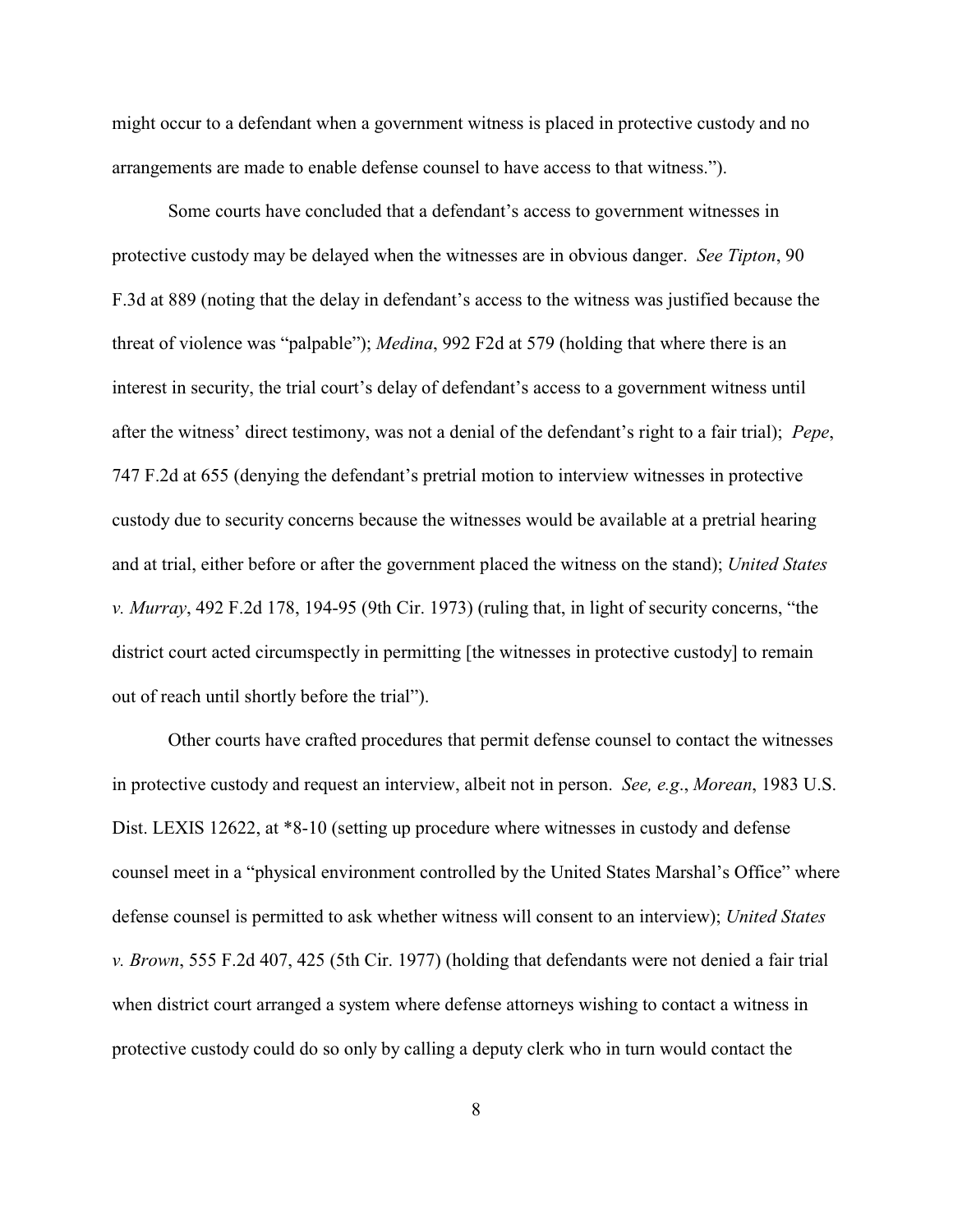witness and advise him that he had the right to grant or refuse the interview); *United States v. Hubbard*, 474 F. Supp. 64, 84-85 (D.D.C. 1979) (permitting defense counsel to file with the court a request to interview a witness, after which the court would direct the United States Marshal's Service to forward the request to the witness).

These cases make clear that, whether access is delayed, or whether access is achieved by a procedure orchestrated by the court, a defendant is afforded some means of accessing witnesses in protective custody in order to determine the witnesses' willingness to submit to an interview. *See Walton*, 602 F.2d at 1180 (noting that when witnesses are placed in protective custody, "it becomes the duty of the trial court to ensure that counsel for defense has access to the secluded witness under controlled arrangements").

In this case, security issues are of concern and the risk of witness intimidation and harassment appears to be significant. The Indictment is replete with allegations about threats and violence directed towards prospective witnesses and their families. Under these circumstances, we do not believe that it is appropriate to have defense counsel access these witnesses in person in order to determine whether the witnesses will consent to an interview. Recognizing, however, that Defendants are entitled to access, we believe that the better approach is to permit defense counsel to submit written requests for interviews to each of the witnesses in custody.<sup>8</sup> The

<sup>&</sup>lt;sup>8</sup> The written request shall substantially conform to the following:

Dear [name of witness]:

I represent [name of Defendant] in the case captioned *United States v. Kaboni Savage, et al.*, No. 07-550. As you may know, trial is scheduled to commence on February 4, 2013. On behalf of [Defendant], I am requesting to speak with you prior to the start of the trial in order to gather information about [Defendant's] case. You should understand that you are under no legal obligation to accept this invitation or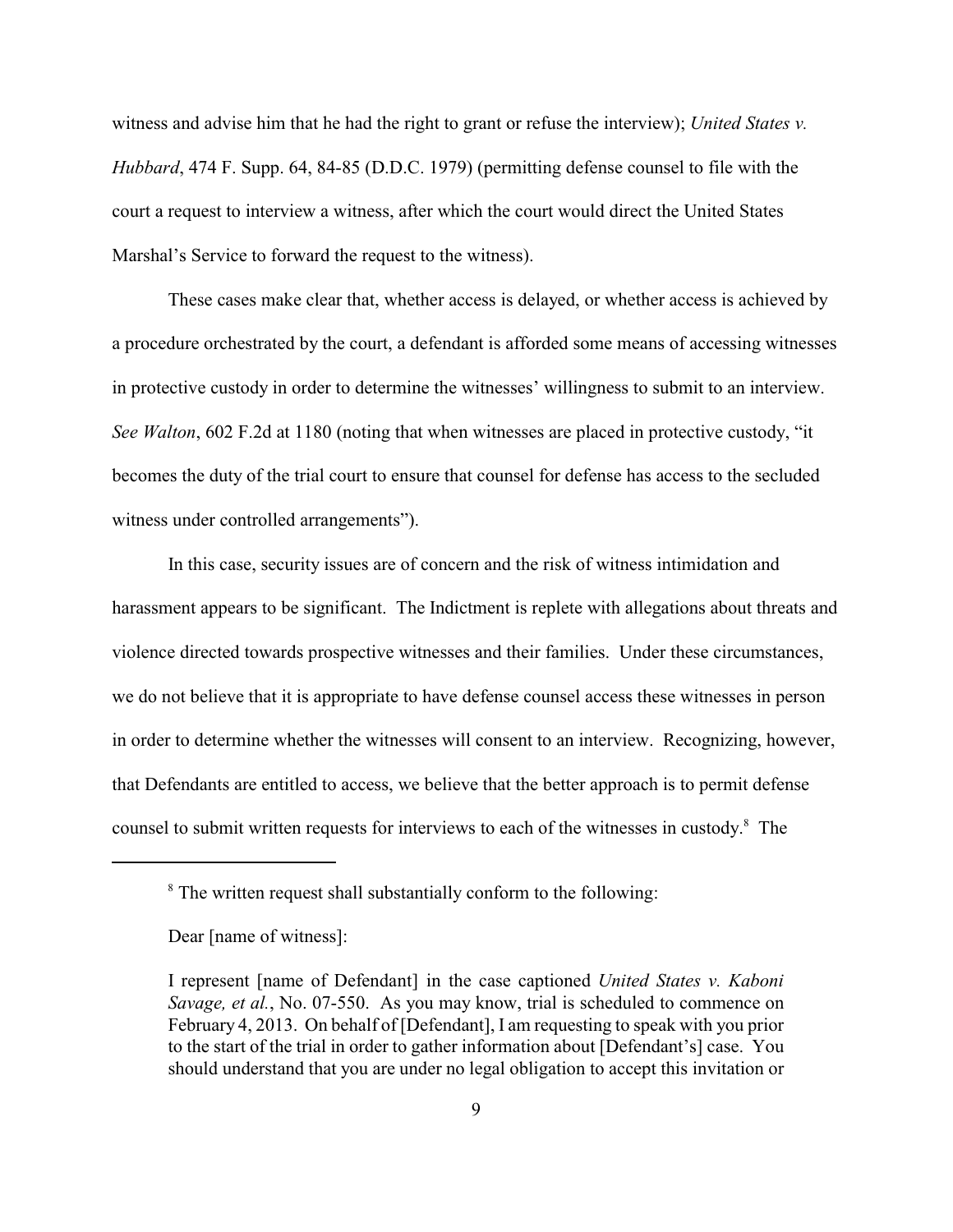written requests shall first be submitted to the Court. When the Court approves the written requests, it will direct the United States Marshal's Service to deliver the requests to the twelve witnesses in custody. The requests shall contain a separate form on which the witness shall indicate whether or not he or she will consent to an interview and an envelope addressed to the Court. The Marshal's Service shall return these envelopes to the Court. Upon receipt of these forms, the Court will notify defense counsel about the witnesses' willingness to be interviewed. We are satisfied that this approach strikes the appropriate balance between Defendants' right to access the witnesses and the heightened concerns about the witnesses' safety.

# **III. CONCLUSION**

For the foregoing reasons, Defendants' Joint Defense Motion to Compel Access to Witnesses will be granted in part and denied in part.

An appropriate Order will follow.

## **BY THE COURT:**

*/s/R. Barclay Surrick* **U.S. District Judge**

to deny it.

Sincerely, [Name]

Please indicate on the enclosed form whether or not you are willing to submit to an interview with legal counsel for the defense, and sign the form on the line where your name appears. The Marshal's Service will then return the form to the Court.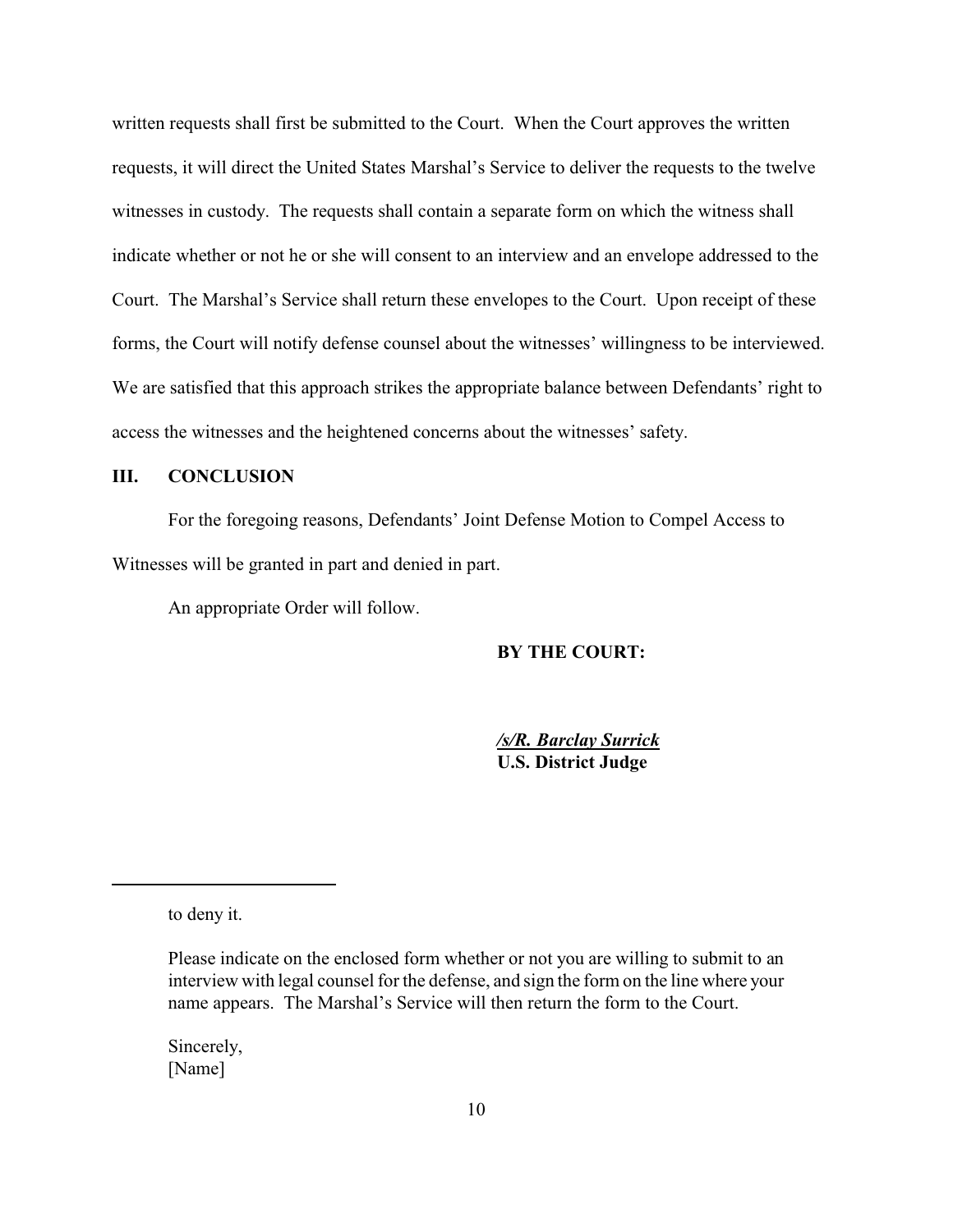# IN THE UNITED STATES DISTRICT COURT FOR THE EASTERN DISTRICT OF PENNSYLVANIA

| UNITED STATES OF AMERICA  |                        |
|---------------------------|------------------------|
|                           | <b>CRIMINAL ACTION</b> |
| V.                        |                        |
|                           |                        |
| KABONI SAVAGE             | $NO. 07-550-03$        |
| ROBERT MERRITT            | $NO. 07-550 - 04$      |
| <b>STEVEN NORTHINGTON</b> | $NO. 07-550-05$        |
| KIDADA SAVAGE             | $NO. 07-550 - 06$      |
|                           |                        |

## **O R D E R**

**AND NOW**, this  $23^{rd}$  day of January, 2013, upon consideration of Defendants' Joint Defense Motion to Compel Access to Witnesses (ECF No. 779), and the Government's Response thereto (ECF No. 880), it is **ORDERED** that the Motion is **GRANTED** in part and **DENIED** in part as follows:

- A. Defendants' request to compel the Government to make the twelve witnesses listed on Ex. 1 to the Motion available for interviews is **DENIED**.
- B. Counsel for Defendants are permitted to submit to the Court a written request for an interview to each of the witnesses listed on Ex. 1 to the Motion.<sup>9</sup> Upon approval by the Court, the Court will direct the United

Dear [name of witness]:

<sup>&</sup>lt;sup>9</sup> The written request shall substantially conform to the following:

I represent [name of Defendant] in the case captioned *United States v. Kaboni Savage, et al.*, No. 07-550. As you may know, trial is scheduled to commence on January 28, 2013. On behalf of [Defendant], I am requesting to speak with you prior to the start of the trial in order to gather information about [Defendant's] case. You